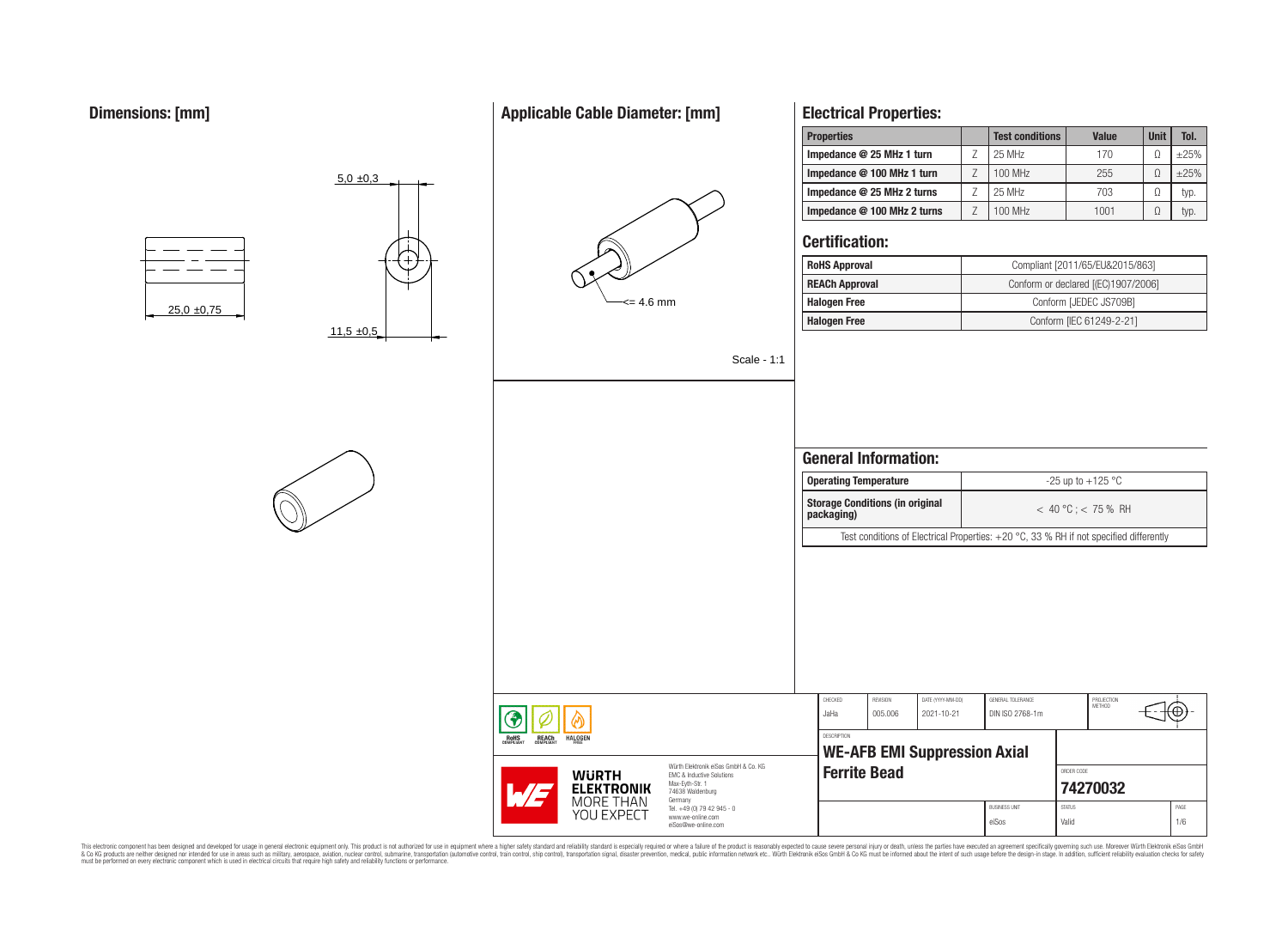# **General Properties:**

| <b>Properties</b>           |              | <b>Value</b> | <b>Unit</b>    | Tol. |
|-----------------------------|--------------|--------------|----------------|------|
| <b>Cable Diameter Max.</b>  |              | 4.6          | mm             |      |
| <b>Material</b>             |              | 4 W 620      |                |      |
| <b>Initial Permeability</b> | μ,           | 620          |                | typ. |
| <b>Curie Temperature</b>    | $\mathsf{C}$ | 150          | $\circ$ $\cap$ | typ. |
| <b>Test Cable</b>           |              | AWG26        |                |      |
| <b>Test Cable Length</b>    |              | 165          | mm             |      |

**Typical Impedance Characteristics:**



This electronic component has been designed and developed for usage in general electronic equipment only. This product is not authorized for subserved requipment where a higher selection equipment where a higher selection

◈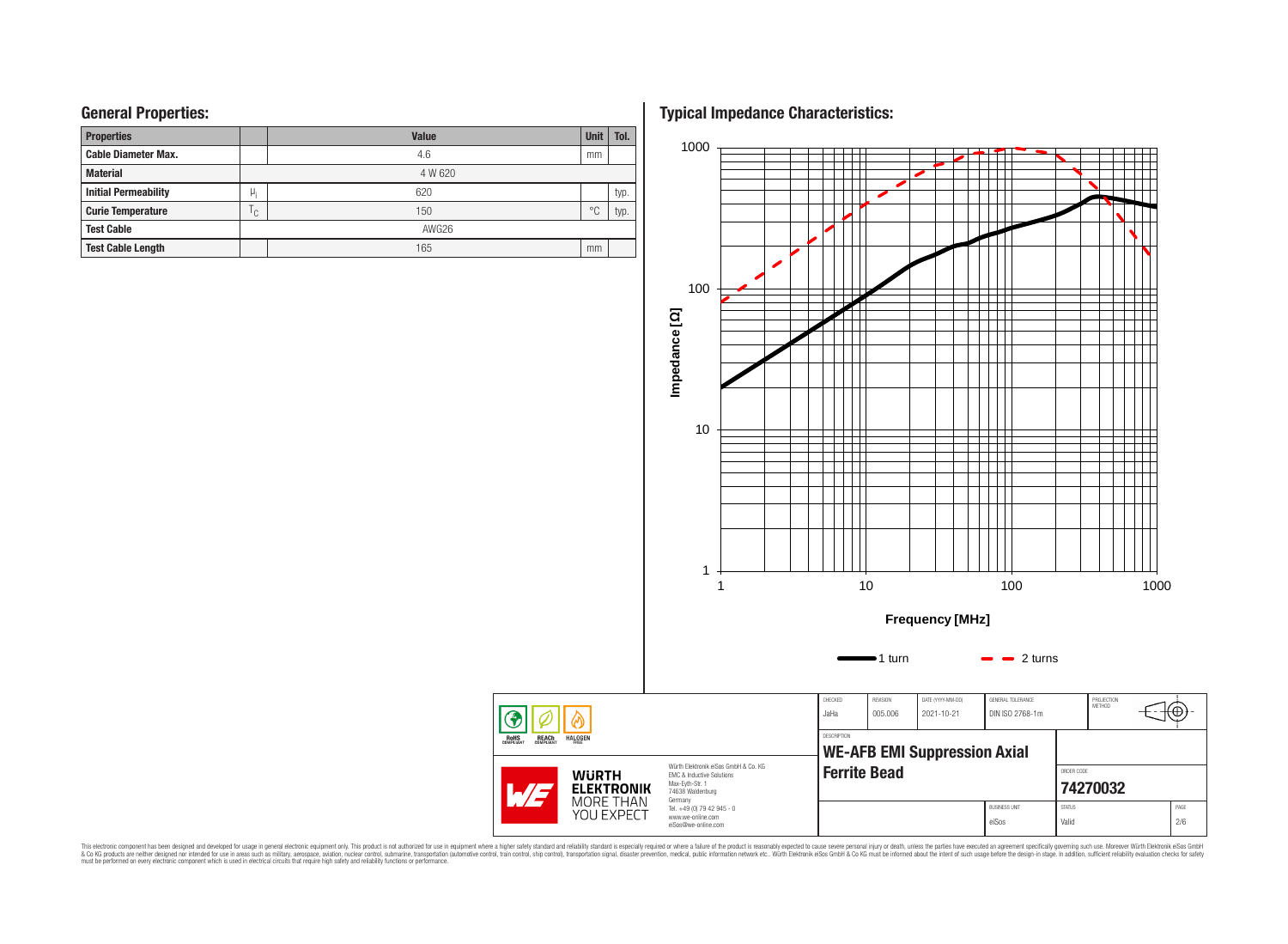

This electronic component has been designed and developed for usage in general electronic equipment only. This product is not authorized for subserved requipment where a higher selection equipment where a higher selection

# **Packaging Specification - Tray: [mm]**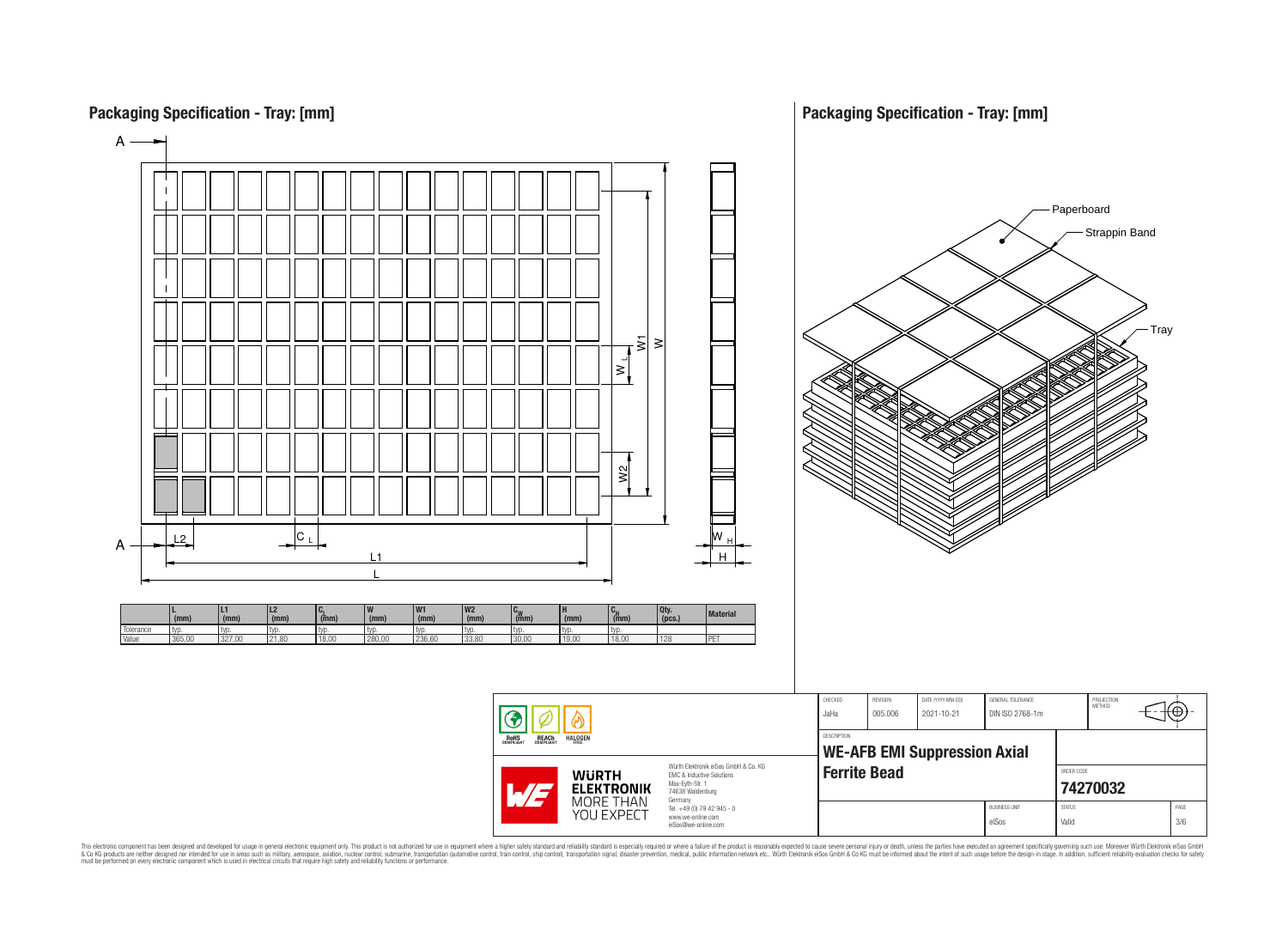

This electronic component has been designed and developed for usage in general electronic equipment only. This product is not authorized for subserved requipment where a higher selection equipment where a higher selection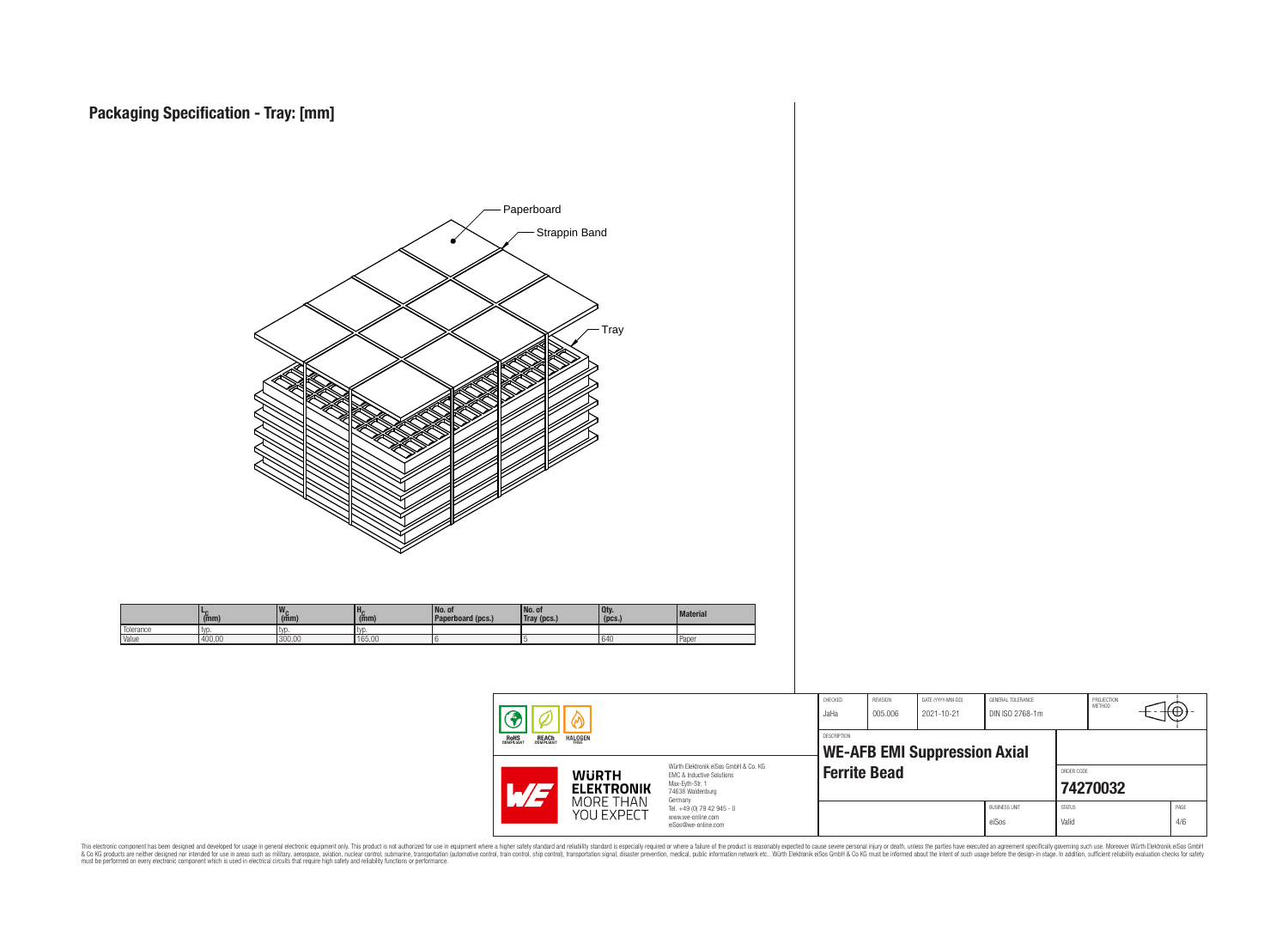# **Cautions and Warnings:**

# **The following conditions apply to all goods within the product series of WE-AFB of Würth Elektronik eiSos GmbH & Co. KG:**

#### **General:**

- This electronic component is designed and manufactured for use in general electronic equipment.
- Würth Elektronik must be asked for written approval (following the PPAP procedure) before incorporating the components into any equipment in fields such as military, aerospace, aviation, nuclear control, submarine, transportation (automotive control, train control, ship control), transportation signal, disaster prevention, medical, public information network, etc. where higher safety and reliability are especially required and/or if there is the possibility of direct damage or human injury.
- Electronic components that will be used in safety-critical or high-reliability applications, should be pre-evaluated by the customer.
- The component is designed and manufactured to be used within the datasheet specified values. If the usage and operation conditions specified in the datasheet are not met, the wire insulation may be damaged or dissolved.
- Do not drop or impact the components, the component may be damaged
- Würth Elektronik products are qualified according to international standards, which are listed in each product reliability report. Würth Elektronik does not warrant any customer qualified product characteristics beyond Würth Elektroniks' specifications, for its validity and sustainability over time.
- The responsibility for the applicability of the customer specific products and use in a particular customer design is always within the authority of the customer. All technical specifications for standard products also apply to customer specific products.

## **Product specific:**

- Cleaning and Washing:
- Washing agents used during the production to clean the customer application might damage or change the characteristics of the component. Washing agents may have a negative effect on the long-term functionality of the product.

## **Potting:**

• If the product is potted in the customer application, the potting material might shrink or expand during and after hardening. Shrinking could lead to an incomplete seal, allowing contaminants into the core. Expansion could damage the components.. We recommend a manual inspection after potting to avoid these effects.

## **Storage Conditions:**

• A storage of Würth Elektronik products for longer than 12 months is not recommended. The material characteristics of the electronic components form a limiting factor for the storage stability. Therefore, all products shall be used within the period of 12 months based on the day of shipment.

- Do not expose the components to direct sunlight.
- The storage conditions in the original packaging are defined according to DIN EN 61760-2.
- The storage conditions stated in the original packaging apply to the storage time and not to the transportation time of the components.

### **Packaging:**

• The packaging specifications apply only to purchase orders comprising whole packaging units. If the ordered quantity exceeds or is lower than the specified packaging unit, packaging in accordance with the packaging specifications cannot be ensured.

### **Handling**

- Violation of the technical product specifications such as exceeding the maximum outer diameter of the cable will void the warranty.
- The usage in an acid as well as salty environment can be the reason for oxide (rust) on the surface of the ferrite body, damage or changes of the material characteristics. The acid or salty environment may have a negative effect on the long-term function of the product.
- If a component is pre-assembled with an adhesive tape, the adhesive duration and operating temperature cannot be guaranteed. This depends on the surface where the component will be mounted on. It also depends on the environmental conditions the component is exposed to. The customer has to evaluate this for his specific application.
- The temperature rise of the component must be taken into consideration. The operating temperature is comprised of ambient temperature and temperature rise of the component.The operating temperature of the component shall not exceed the maximum temperature specified.

These cautions and warnings comply with the state of the scientific and technical knowledge and are believed to be accurate and reliable. However, no responsibility is assumed for inaccuracies or incompleteness.

| <b>REACH</b><br>COMPLIANT<br><b>HALOGEN</b><br>ROHS<br>COMPLIANT |                                                                                                                                                                                       | CHECKED<br>JaHa                                           | <b>REVISION</b><br>005.006                                                        | DATE (YYYY-MM-DD)<br>2021-10-21 | GENERAL TOLERANCE<br>DIN ISO 2768-1m |  | PROJECTION<br>METHOD          | +⊕,                    |  |             |
|------------------------------------------------------------------|---------------------------------------------------------------------------------------------------------------------------------------------------------------------------------------|-----------------------------------------------------------|-----------------------------------------------------------------------------------|---------------------------------|--------------------------------------|--|-------------------------------|------------------------|--|-------------|
|                                                                  |                                                                                                                                                                                       | <b>DESCRIPTION</b><br><b>WE-AFB EMI Suppression Axial</b> |                                                                                   |                                 |                                      |  |                               |                        |  |             |
|                                                                  | Würth Elektronik eiSos GmbH & Co. KG<br><b>WURTH</b><br><b>EMC &amp; Inductive Solutions</b><br>Max-Eyth-Str. 1<br><b>ELEKTRONIK</b><br>$\mathcal{A}/\mathcal{A}$<br>74638 Waldenburg |                                                           | <b>Ferrite Bead</b>                                                               |                                 |                                      |  | ORDER CODE                    | 74270032               |  |             |
|                                                                  |                                                                                                                                                                                       | MORE THAN<br>YOU EXPECT                                   | Germany<br>Tel. +49 (0) 79 42 945 - 0<br>www.we-online.com<br>eiSos@we-online.com |                                 |                                      |  | <b>BUSINESS UNIT</b><br>eiSos | <b>STATUS</b><br>Valid |  | PAGE<br>5/6 |

This electronic component has been designed and developed for usage in general electronic equipment only. This product is not authorized for use in equipment where a higher safety standard and reliability standard si espec & Ook product a label and the membed of the seasuch as marked and as which such a membed and the such assume that income in the seasuch and the simulation and the such assume that include to the such a membed and the such